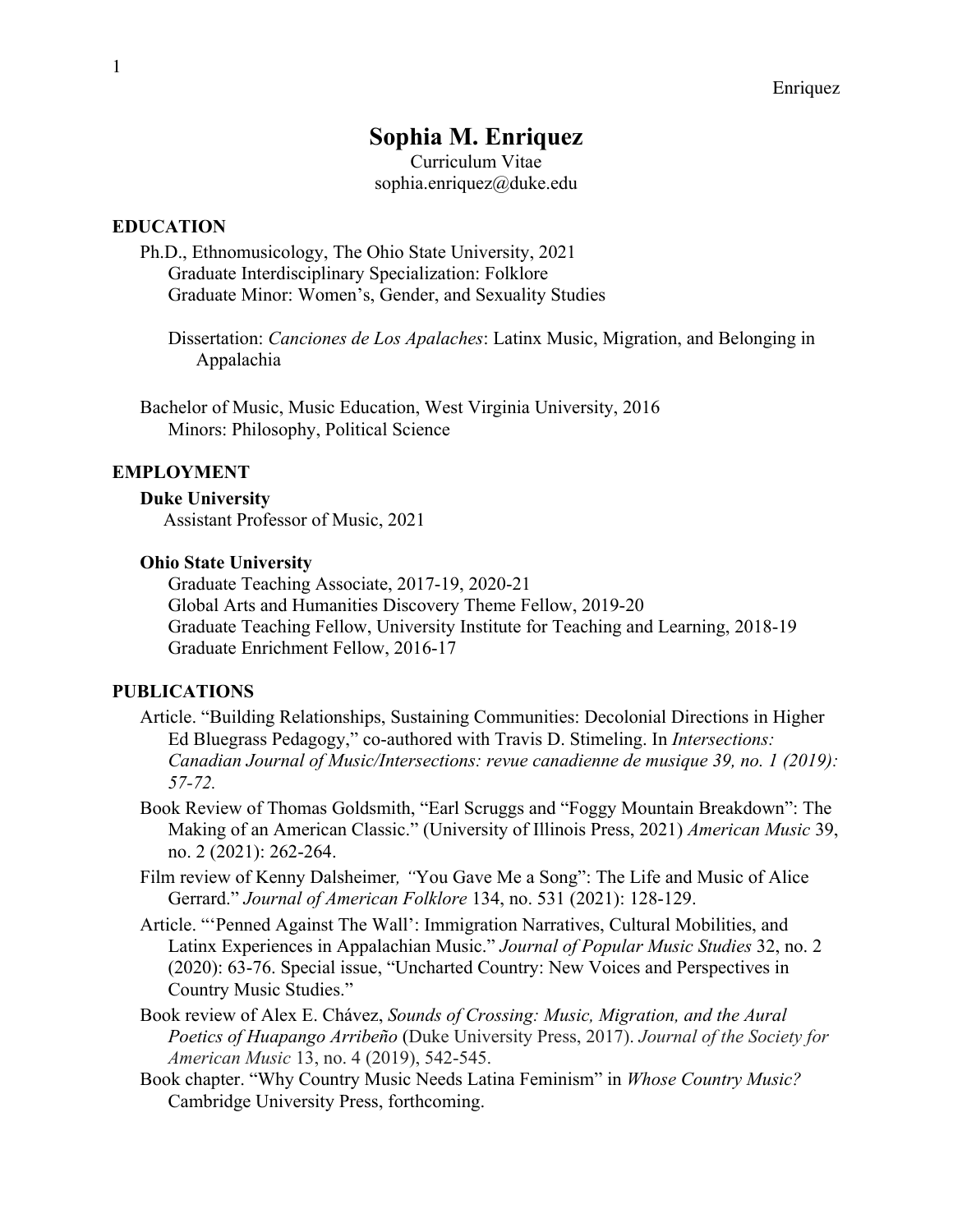Book chapter. "Latinx Music in Appalachia" in *Music of the Appalachian Region*. West Virginia University Press, forthcoming.

### **FELLOWSHIPS, AWARDS, GRANTS**

Appalachian Studies Association, Wilma Dykeman "Faces of Appalachia" Postdoctoral Fellowship, 2022

American Musicological Society, Solie Award, 2021

University of North Carolina, Wilson Library. Southern Studies Dissertation Fellowship, 2020-21

- Ohio State University School of Music, Outstanding Graduate Associate in Musicology, 2020
- Ohio State University School of Music, Ethnomusicology Fieldwork Grants, 2020, 2019, 2018
- Ohio State University, College of Arts and Sciences, Graduate Research Small Grant Award, 2020

Ohio State University School of Music, Ohio Federation of Music Clubs Award, 2020

Ohio State University, Global Arts and Humanities Discovery Theme, Graduate Team Fellowship, 2019-20

Ohio State University School of Music, Graduate Research Travel Award, 2020, 2019

Mellon Foundation, Humanities Without Walls Pre-doctoral Fellowship, 2019

Society for American Music, Anne Dhu McLucas Fellowship, 2019

Ohio State University, Global Arts and Humanities Discovery Theme, Migration, Mobility, and Immobility Project Graduate Research Grant, 2019

Appalachian Studies Association, Conference Scholarship Award, 2019, 2017

Society for American Music, Student Travel Award, 2018

# **TEACHING EXPERIENCE**

### **Duke University**

Music 220S: Music of Appalachia, 2022

Music 190S/LSGS290S/ICS390S: Borderlands, Musical Crossings, 2022

Music 237/LSGS 337: Latinx Music Cultures, 2021

# **Ohio State University School of Music**

Instructor of Record

Music 2250: Music Cultures of the World, 2021 Music 3348: Music on the Move in a Globalized World, 2020 Graduate Teaching Associate Music 2252: History of Rock and Roll, 2019 Music 2250: Music Cultures of the World, 2018 Music 2242: History of Western Music III, 2018 Music 2241: History of Western Music II, 2017

#### **West Virginia University**

Guest Artist, Smithsonian Folkways World Music Pedagogy Summer Institute, 2020.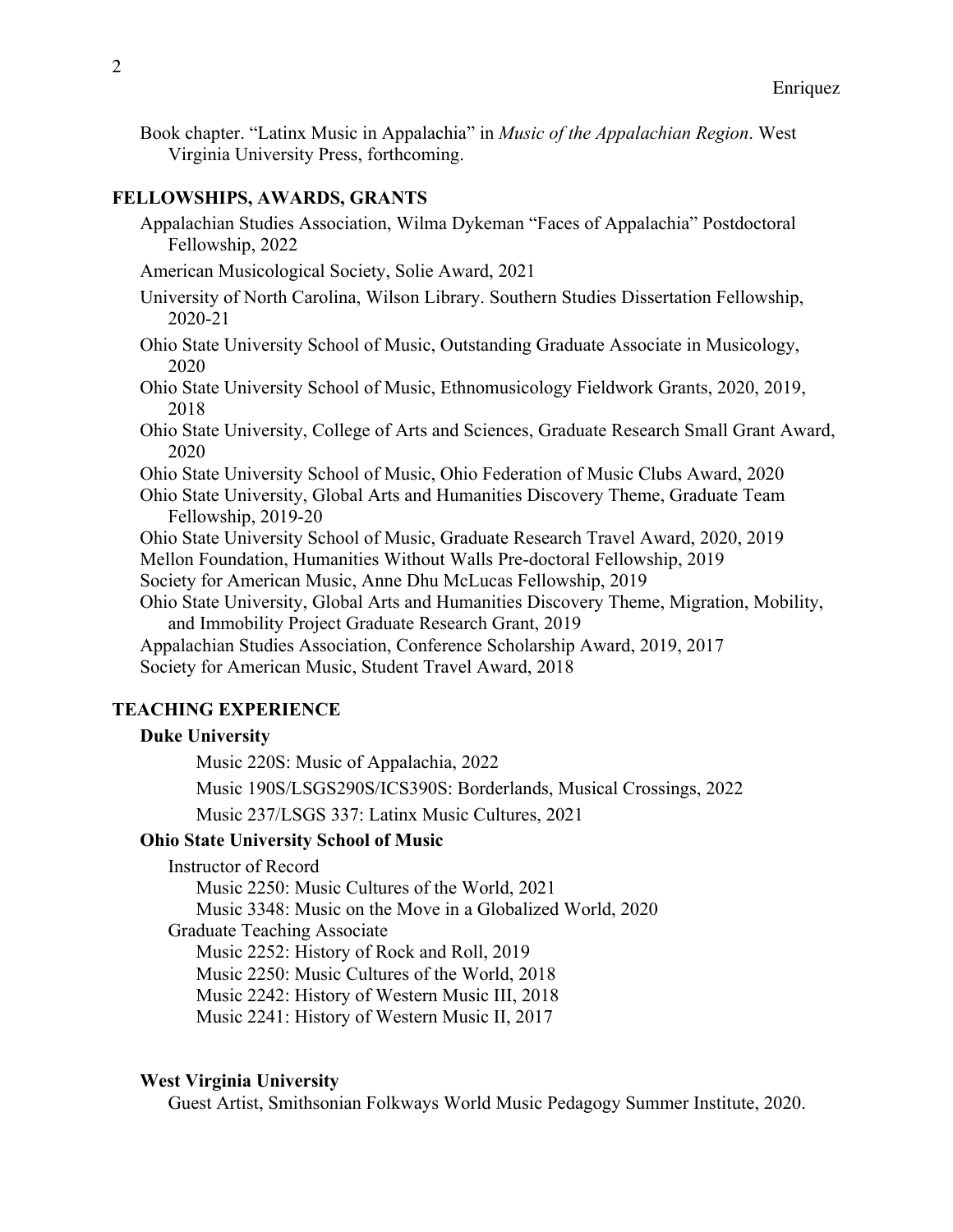*Postponed due to Covid-19 pandemic.*

**Suncrest Middle School and University High School,** Morgantown, West Virginia Student Teacher, 2016

# **INVITED PRESENTATIONS**

- "Listening for Latinx Understories: The Musical Roots/Routes of Migrant Farmworkers in North Carolina," lecture. Franklin Humanities Institute, Duke University, November 2021.
- "Musicology and the Pandemic: Precarity, Care, Equity," panelist. Annual meeting of the American Musicological Society, 2021
- "Communities of (Folklore) Practice: Emergent Voices in Folklore Research," panelist. Virtual Annual Meeting of the American Folklore Society, 2020
- "Ohio Soundscapes: Listening to Place and Culture in Flyover Country," invited panelist. Institute for the Study of Culture and Society, Bowling Green State University, 2020
- "Penned against The Wall": Immigration Narratives, Cultural Mobilities, and Latinx Experiences in Appalachian Music," Distinguished Lecture Series, University of Tennessee Knoxville, 2019
- "The Feminists in my Musical Path/*Las Feministas en mi Camino Musical,*" Women in Music Lecture Series, Tau Beta Sigma Music Fraternity, Ohio State University, 2020
- "From Chiapas to Charlottesville: Migration Experiences and Cultural Mobilities in Mexilachian Music." Poster presentation, Graduate Student Research and Creative Activity Forum, Ohio State University Migration, Mobility, Immobility Project, 2019
- Invited Presenter, TEDxOhioStateUniversity, 2019
- "Rural Perspectives." Panelist. *Mosaic*, Columbus, Ohio, 2019. Humanities-based education experience.

### **CONFERENCE PARTICIPATION**

- "Latinx in WV: Voces from the Mountain State", panelist. Annual meeting of the Appalachian Studies Association, 2022. Accepted.
- "Musicology and the Pandemic: Precarity, Care, Equity," panelist. Annual meeting of the American Musicological Society, 2021
- "Nuestros Apalaches: A roundtable discussion on the Latinx-Appalachian experience," roundtable. Annual meeting of the Appalachian Studies Association, 2021.
- "Country Music, *Who Are You?"* Roundtable, accepted for the International Association for the Study of Popular Music, 2021. *Postponed due to Covid-19 pandemic*
- ""Tan Latina Como Tu!": Listening for Community, Latinx Radio, and *Mercados* in Central Ohio," Paper presented at the Virtual Annual Meeting of the Society for Ethnomusicology, 2020
- "Communities of (Folklore) Practice: Emergent Voices in Folklore Research," panelist. Virtual Annual Meeting of the American Folklore Society, 2020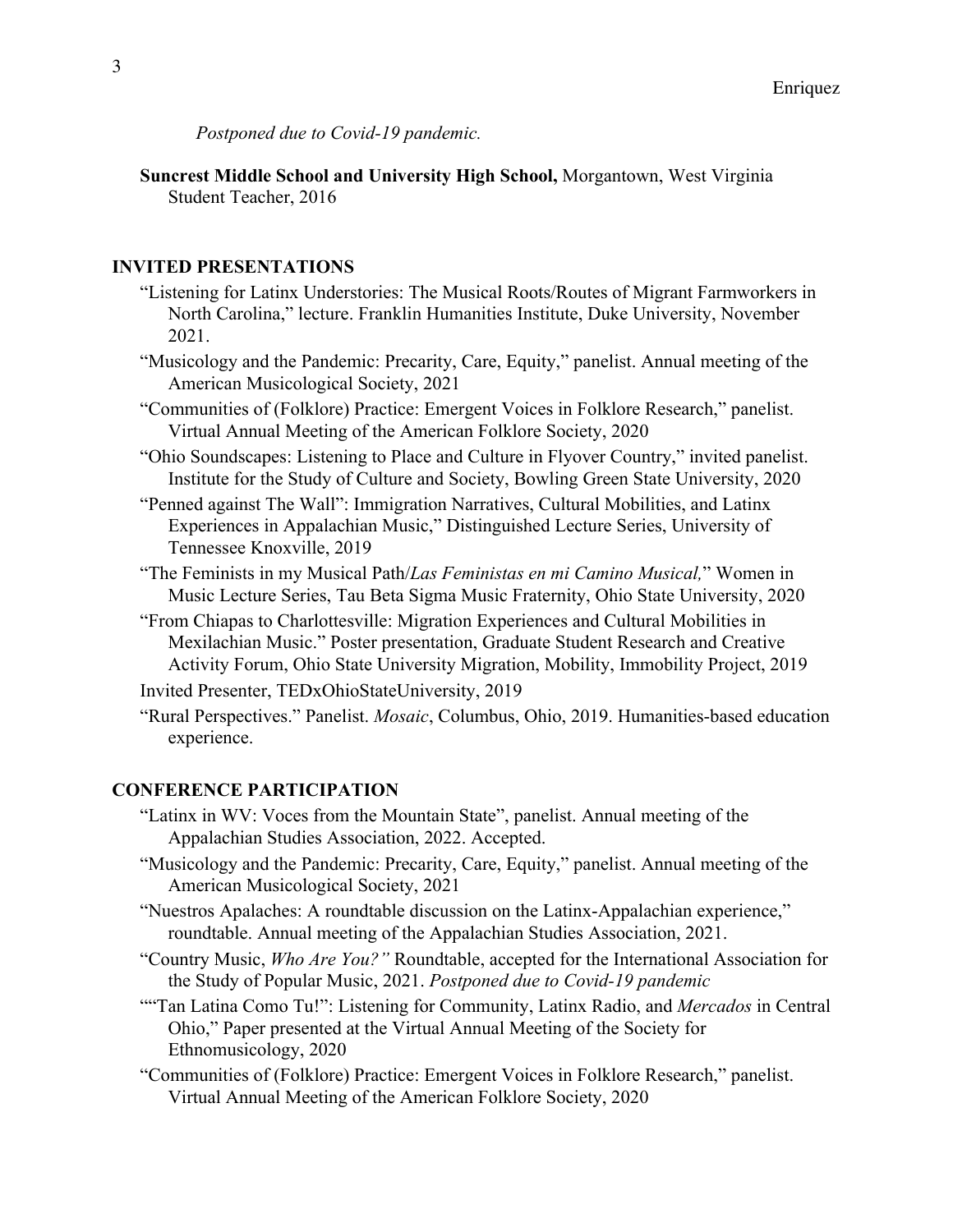- "The Ohio Field School: A University-Based Collaborative Community Project on Rural Placemaking," Roundtable, Appalachian/Carpathian International Conference and American Folklore Society, 2019
- "Penned against The Wall": Immigration Narratives, Cultural Mobilities, and Latinx Experiences in Appalachian Music." Paper presented at the annual meeting of the Society for Ethnomusicology, 2019
- "Sounding Mexilachia: Musical Syncretisms of Latinx-Appalachia." Paper presented at the Annual Meeting of the Society of American Music and the Annual Conference of the Appalachian Studies Association, 2019
- "Transgressing *La Llorona*: Sexuality, Representation, and Affect in the Xicana Musical Imaginary." Paper presented at the Indiana University and Ohio State University Folklore and Ethnomusicology Graduate Student Conference, 2019
- "The Transformation of Female Sound and Space in Appalachian Music." Paper presented at the Annual Conference of the Appalachian Studies Association, 2018
- "Researching, Returning, and Resituating: Navigating the Borders Between Home and the Academy." Roundtable, Annual Conference of the Appalachian Studies Association, 2018
- "Navigating Performative Power and Difference: Women in Newgrass." Paper presented at the Indiana University and Ohio State University Folklore and Ethnomusicology Graduate Student Conference, 2018
- "Music as Language: A Look at Prosody & Robert Burns's *O My Luv's Like a Red, Red Rose.*" Paper presented at the Sigma Alpha Iota National Convention, 2015

#### **MEDIA APPEARANCES**

- "Loud and Proud: The Music of a Mexilachian Future," Nuestro South, Podcast episode, 2021
- "Decolonial Pedagogy and Appalachian Music," The Beth and Kelly Show, Podcast episode, 2020
- "The Future of Folklore is Feminist: A Discussion with Latinx folklorist Rachel González-Martin," Ohio Habla Podcast, Episode 100, 2020
- "Mexilachian Music with Sophia Enriquez," Ohio Habla Podcast, Episode 90, 2020
- Alumni Magazine Feature Profile, Ohio State University, 2018

#### **PUBLIC HUMANITIES PROJECTS**

- *Raices, Rutas, y Ritmos:* Latin American Music in North Carolina, co-curator with Roderico Diaz and Iximche Media. Duke University, 2022.
- Oral Narratives of Latin@s in Ohio, Oral Historian. Center for Folklore Studies, Ohio State University, 2019-20. Collected oral histories of Latinos across the state of Ohio in collaboration with Dr. Elena Foulis.
- Central Appalachian Folk and Traditional Arts Survey Planning Project, field team member, 2019-20. Mid Atlantic Arts Foundation. Conducted extensive fieldwork over 16-month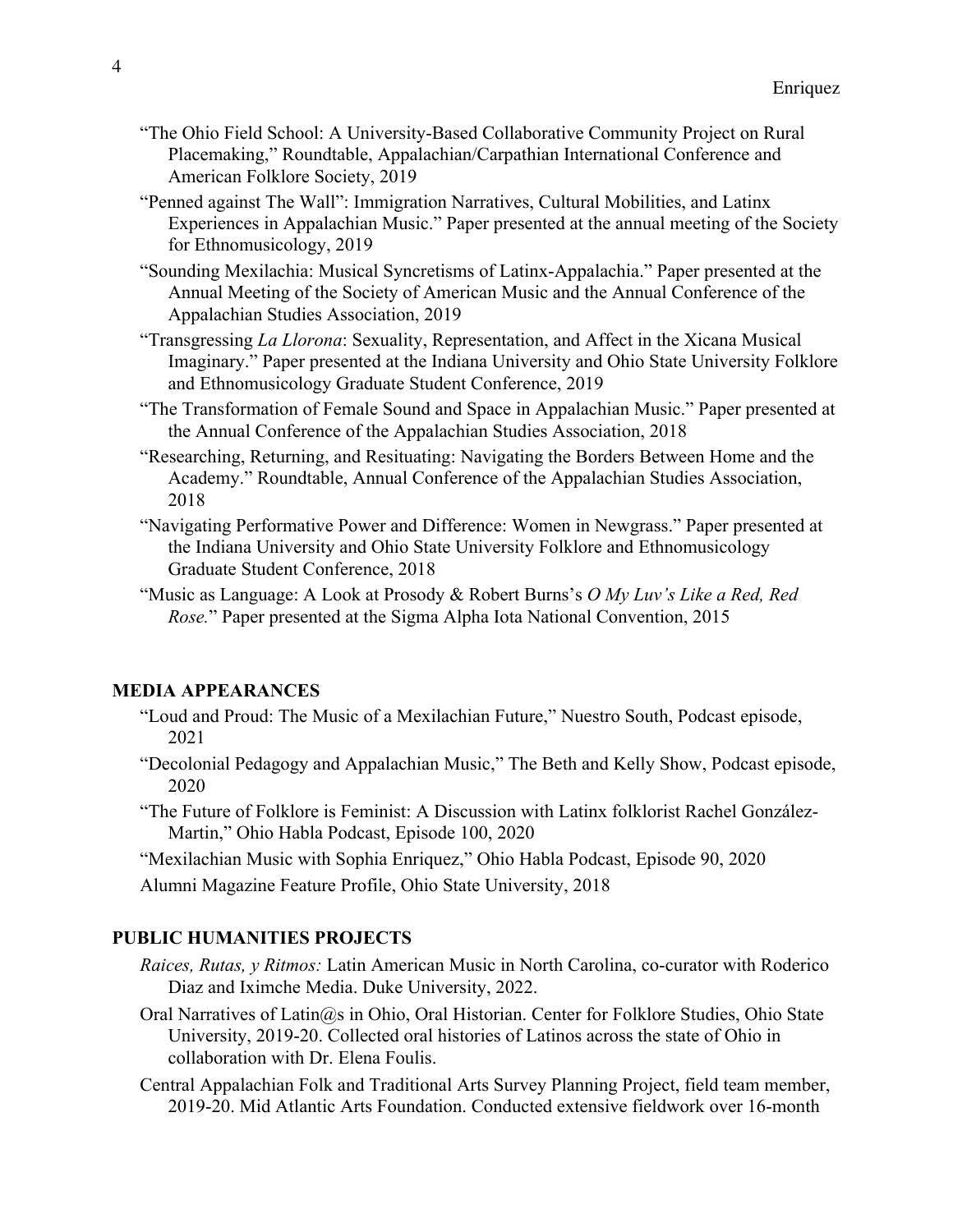period to assess the needs of local folk and traditional artists in the central Appalachian region of the United States.

- Humanities Without Walls Predoctoral Workshop, Mellon Foundation, 2019. Selected to attend Mellon funded program in Chicago which included interdisciplinary training across the humanities and professional development in public and private non-academic job markets.
- Scioto County Community Exhibit, Curator, 2018. Center for Folklore Studies, Ohio State University. Organized fieldwork logistics, conducted interviews, collected photos, and gathered materials towards a traveling exhibit to launch in September, 2018.
- Ohio Field Schools, Field Team Member, 2016, Center for Folklore Studies, Ohio State University. Collected photos, facilitated interviews, and conducted participant observation in Scioto County, Ohio during the inaugural Ohio Field Schools initiative.
- West Virginia Songwriters Project, Research Assistant, 2015. West Virginia University. Transcribed oral history interviews that appeared in "Songwriting in Contemporary West Virginia: Profiles and Reflections" by Travis D. Stimeling.

# **PROFESSIONAL SERVICE**

Appalachian Studies Association, Communication Committee co-chair, 2021-22 American Musicological Society, *Musicology Now* Editorial Board member, 2020-21 Appalachian Studies Association, Diversity Committee member, 2020-21

- Indiana University/Ohio State University Graduate Student Conference in Folklore and Ethnomusicology, Planning Committee member, 2020
- Loyal Jones Appalachian Center, Weatherford Award for best Non-Fiction book in Appalachian Studies, Judging Committee Member, 2020
- Appalachian Studies Association, Y'ALL (Young Appalachian Leaders and Learners) cochair, Steering Committee Member, 2019-21

Society for Ethnomusicology, Section on the Status of Women co-chair, 2018-20

### **UNIVERSITY SERVICE**

Graduate Teaching Associate Orientation Facilitator, Drake University Institute for Teaching and Learning, Ohio State University, 2019-21

- Outreach Chair, Graduate Student Working Group for Expressive Culture, Ohio State University, 2018-20
- Center for Folklore Studies, Ohio State University, Ohio Field Schools Advisory Committee member, 2018-20
- Office of Diversity and Inclusion, Ohio State University, BELLA (Balancing Education, Life, and Latina Awareness), member, 2018-19

Graduate Music Students Association, School of Music, Ohio State University

Representative, 2018-19

Appalachian Studies Network, Ohio State University, Steering Committee Member, 2017-18